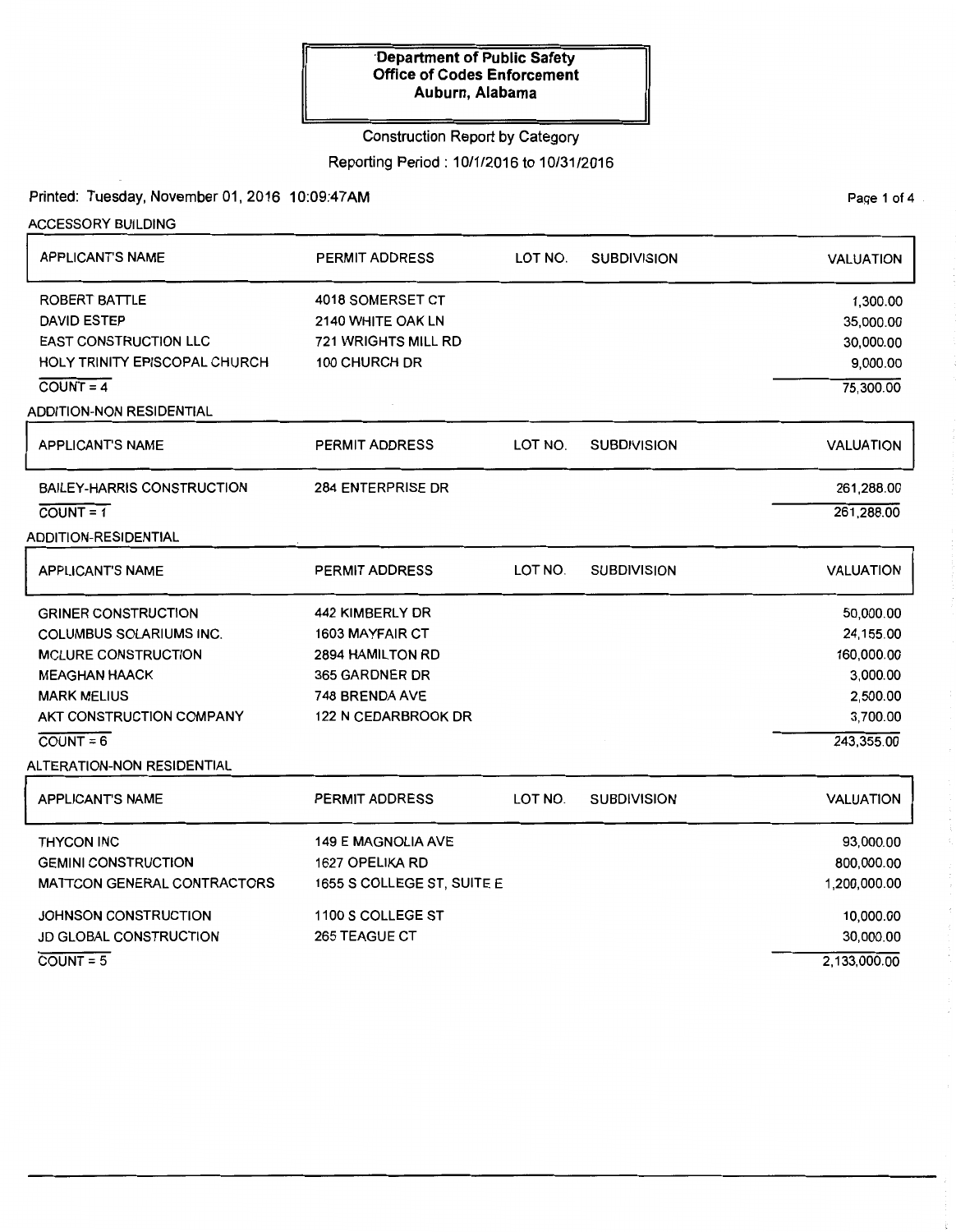## Construction Report by Category

### Reporting Period: 10/1/2016 to 10/31/2016

## Printed: Tuesday, November 01, 2016 10:09:47AM

ALTERATION-RESIDENTIAL

| <b>APPLICANT'S NAME</b>            | <b>PERMIT ADDRESS</b>       | LOT NO. | <b>SUBDIVISION</b> | <b>VALUATION</b> |
|------------------------------------|-----------------------------|---------|--------------------|------------------|
| <b>SCHUMACHER HOMES LLC</b>        | 112 BRIDLE CT               |         |                    | 102,000.00       |
| <b>JOHN PAUL ANGLIN</b>            | 3983 NASH CREEK DR          |         |                    | 3,000.00         |
| NICHOLAS NELSON                    | 373 SINGLETON ST            |         |                    | 25,000.00        |
| <b>MADISON DESIGN CONSTRUCTION</b> | 1353 BURKE LN               |         |                    | 30,000.00        |
| WINDOW WORLD OF MONTGOMERY         | <b>782 MILLERS POINT RD</b> |         |                    | 6,302.00         |
| <b>L &amp; M RENOVATIONS LLC</b>   | 699 MOORES MILL DR          |         |                    | 65,200.00        |
| $COUNT = 6$                        |                             |         |                    | 231,502.00       |
| AMUSEMENT/SOCIAL/RECREATIONAL      |                             |         |                    |                  |
| <b>APPLICANT'S NAME</b>            | <b>PERMIT ADDRESS</b>       | LOT NO. | <b>SUBDIVISION</b> | <b>VALUATION</b> |
| THE BACKYARD EXPERIENCE            | 2224 EAST LAKE BLVD         |         |                    | 44,000.00        |
| $COUNT = 1$                        |                             |         |                    | 44,000.00        |
| ROOFING-RESIDENTIAL                |                             |         |                    |                  |
| <b>APPLICANT'S NAME</b>            | <b>PERMIT ADDRESS</b>       | LOT NO. | <b>SUBDIVISION</b> | <b>VALUATION</b> |
| <b>WAYNE'S ROOFING</b>             | 1009 E MAGNOLIA AVE         |         |                    | 2,500.00         |
| <b>MCCRORY CONTRACTING</b>         | 2045 KEYSTONE DR            |         |                    | 7,500.00         |
| <b>SUPERIOR ROOFING</b>            | 1018 STAGE RD               |         |                    | 4,830.00         |
| <b>SUPERIOR ROOFING</b>            | <b>1371 LAKESHORE LN</b>    |         |                    | 22,960.00        |
| APEX ROOFING AND RESTORATION       | 502 BRENTON CT              |         |                    | 9,183.56         |
| APEX ROOFING AND RESTORATION       | 2010 COX RD                 |         |                    | 6,672.91         |
| APEX ROOFING AND RESTORATION       | 2221 MT VERNON LN           |         |                    | 9,508.17         |
| <b>SUPERIOR ROOFING</b>            | 140 TOOMER ST               |         |                    | 11,515.00        |
| <b>MCCRORY CONTRACTING</b>         | 2155 WEDGEWOOD CT           |         |                    | 7,800.00         |
| APEX ROOFING AND RESTORATION       | <b>171 ASHETON LN</b>       |         |                    | 4,804.64         |
| APEX ROOFING AND RESTORATION       | 2150 BRENTON LN             |         |                    | 6,431.35         |
| <b>MCCRORY CONTRACTING</b>         | 1665 N CAMDEN CT            |         |                    | 7,200.00         |
| MCCRORY CONTRACTING                | 2009 KEYSTONE DR            |         |                    | 8,900.00         |
| <b>MCCRORY CONTRACTING</b>         | 3850 FALCON CREST CT        |         |                    | 9,000.00         |
| MCCRORY CONTRACTING                | 1671 N CAMDEN CT            |         |                    | 6,800.00         |
| <b>SUPERIOR ROOFING</b>            | 1570 S DONAHUE DR           |         |                    | 12,950.00        |
| APEX ROOFING AND RESTORATION       | 2018 WATERCREST DR          |         |                    | 7,229.46         |
| APEX ROOFING AND RESTORATION       | <b>209 ASHETON LN</b>       |         |                    | 5,468.00         |
| $COUNT = 18$                       |                             |         |                    | 151.253.09       |

PaQe 2 of 4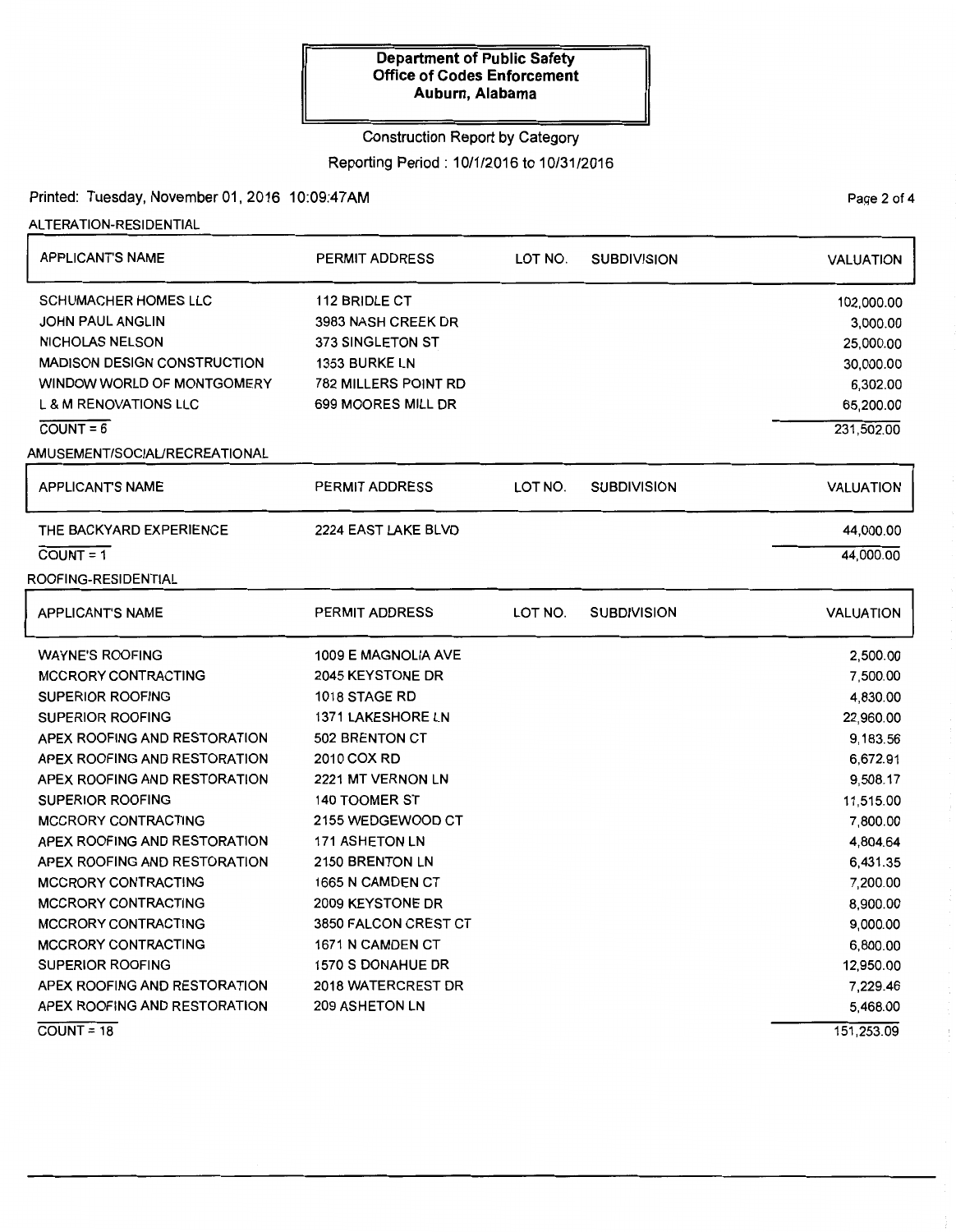#### Construction Report by Category

Reporting Period : 1 0/1/2016 to 1 0/31/2016

# Printed: Tuesday, November 01,2016 10:09:47AM

### SINGLE FAMILY HOUSE-DETACHED

| <b>APPLICANT'S NAME</b>            | <b>PERMIT ADDRESS</b>       | LOT NO. | <b>SUBDIVISION</b>         | <b>VALUATION</b> |
|------------------------------------|-----------------------------|---------|----------------------------|------------------|
| <b>SWC CONSTRUCTION</b>            | 317 YUKON DR                | 196     | <b>SOLAMERE</b>            | 294,592.72       |
| DILWORTH DEVELOPMENT               | 1643 CLUB CREEK DR          | 136     | YARBROUGH FARMS CLUB CREEK | 295,278.81       |
| <b>COOPER ALLAN HOMES</b>          | <b>4132 CREEKWATER XING</b> | 62      | <b>PARKERSON MILL</b>      | 323,954.97       |
| <b>MICHAEL ALLEN HOMES</b>         | <b>7 DICKENS ALY</b>        | 44      | <b>LEGACY</b>              | 269,621.05       |
| <b>MICHAEL ALLEN HOMES</b>         | <b>1 DICKENS ALY</b>        | 41      | <b>LEGACY</b>              | 279,929.35       |
| <b>GRAYHAWK HOMES INC</b>          | 1477 CLOVERBROOK CIR        | 29      | SOUTHERN EDGE              | 196,475.41       |
| <b>MICHAEL ALLEN HOMES</b>         | <b>426 MERIMONT BLVD</b>    | 18      | <b>ASHETON LAKES</b>       | 306,429.10       |
| DILWORTH DEVELOPMENT               | 324 BAYTREE LN              | 6       | <b>CARY WOODS</b>          | 248,216.66       |
| ELITE HOMES OF EAST ALABAMA        | 287 QUARRY PL               | 100     | <b>STONEWOOD FARMS</b>     | 341,633.61       |
| DACK HOMES WEST LLC                | 2180 AUTUMN RIDGE WAY       | 133A    | <b>AUTUMN RIDGE</b>        | 249,744.20       |
| <b>EDGAR HUGHSTON BUILDER INC.</b> | 414 LIGHTNESS DR            | 263     | <b>SOLAMERE</b>            | 226,709.69       |
| EDGAR HUGHSTON BUILDER INC.        | 390 LIGHTNESS DR            | 269     | <b>SOLAMERE</b>            | 218,583.61       |
| <b>SCHUMACHER HOMES LLC</b>        | 1212 LILLIE LN              | 25      | <b>TOWN CREEK</b>          | 395,000.00       |
| HOMESTEAD RESIDENTIAL              | 1843 TALCOTT CT             | 667     | <b>CAMDEN RIDGE</b>        | 324,759.09       |
| <b>MICHAEL ALLEN HOMES</b>         | 2125 PRESERVE DR            | 87      | <b>PRESERVE</b>            | 394,244.09       |
| DILWORTH DEVELOPMENT               | 771 KARLEE CT               | 15      | <b>TUTTON HILL</b>         | 277,896.81       |
| HAYLEY-FREEMAN CONST CO            | 1613 N CAMDEN DR            | 50      | <b>DONAHUE RIDGE</b>       | 147,250.00       |
| EDGAR HUGHSTON BUILDER INC.        | <b>442 LIGHTNESS DR</b>     | 255     | <b>SOLAMERE</b>            | 204,524.20       |
| <b>EASTBROOK HOMES</b>             | 699 SHELTON COVE LN         | 51      | <b>SHELTON COVE</b>        | 255,916.05       |
| ADAMSON CONSTRUCTION CORP LLC      | <b>414 PARKERSONS WAY</b>   | 10A     | <b>PARKERSON MILL</b>      | 292,020.66       |
| HOMESTEAD RESIDENTIAL              | 957 FALCONER DR             | 175     | YARBROUGH FARMS - THE PARC | 286,140.39       |
| <b>MICHAEL ALLEN HOMES</b>         | <b>6 KIPLING LN</b>         | 3       | <b>LEGACY</b>              | 262, 184.72      |
| <b>EASTBROOK HOMES</b>             | 1980 SEQUOIA DR             | 218     | <b>PRESERVE</b>            | 272,204.21       |
| SWC CONSTRUCTION                   | 313 YUKON DR                | 197     | <b>SOLAMERE</b>            | 301,517.58       |
| TOLAND CONSTRUCTION                | 208 BROOKSHIRE CT           | 213     | <b>MIMMS TRAIL</b>         | 300,138.08       |
| TOLAND CONSTRUCTION                | <b>204 BROOKSHIRE CT</b>    | 214     | <b>MIMMS TRAIL</b>         | 323,183.38       |
| HAYLEY-FREEMAN CONST CO            | 1609 N CAMDEN DR            | 49      | DONAHUE RIDGE              | 130,000.00       |
| HAYLEY-FREEMAN CONST CO            | 1605 N CAMDEN DR            | 48      | <b>DONAHUE RIDGE</b>       | 140,000.00       |
| $COUNT = 28$                       |                             |         |                            | 7,558,148.44     |
| STRUCTURE OTHER THAN BUILDING      |                             |         |                            |                  |
| APPLICANT'S NAME                   | PERMIT ADDRESS              | LOT NO. | <b>SUBDIVISION</b>         | <b>VALUATION</b> |
| <b>KENNEDY CONTRACTING</b>         | 509 HARPER AVE              |         |                            | 60,000.00        |
| $COUNT = 1$                        |                             |         |                            | 60,000.00        |

PaQe 3 of 4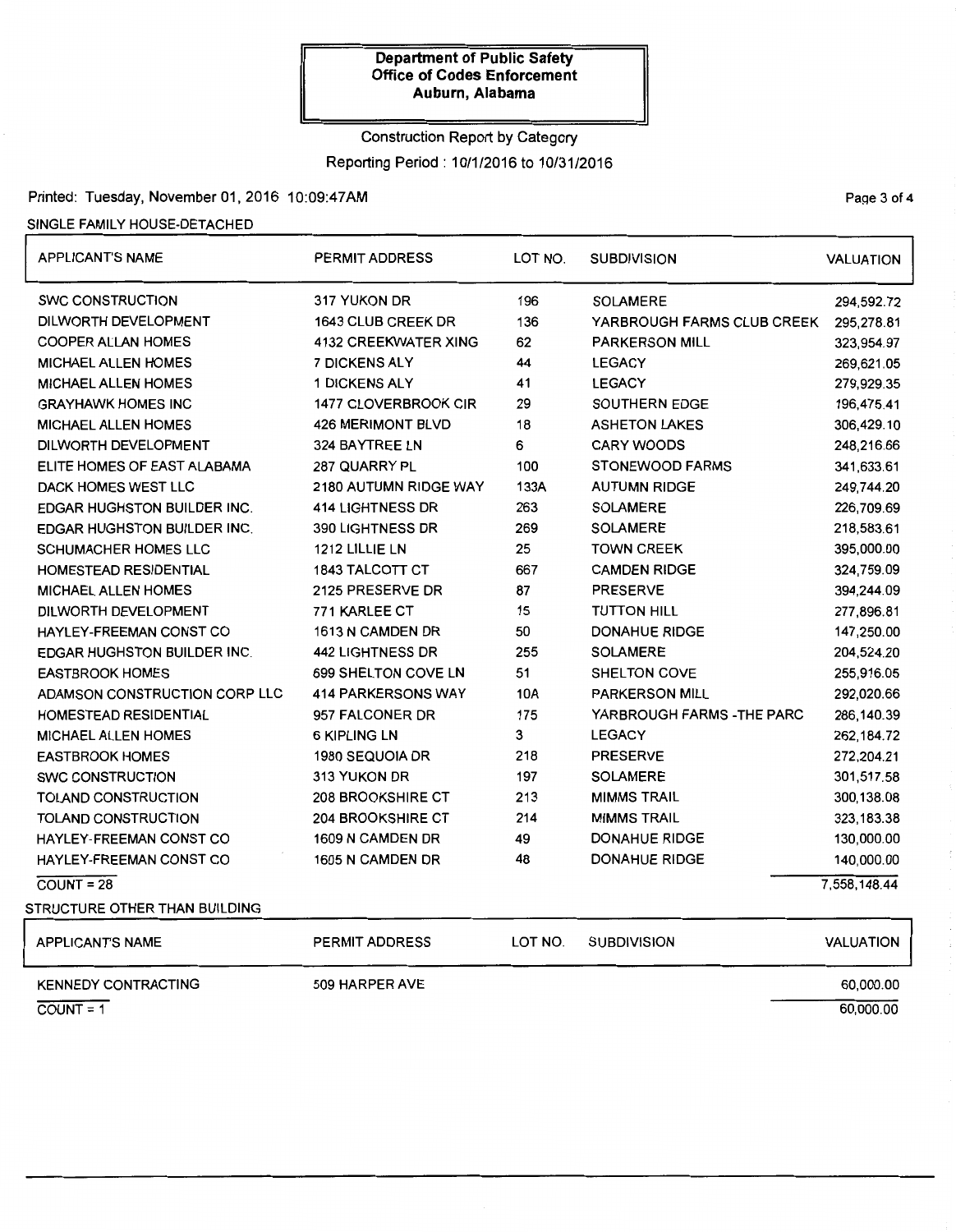Construction Report by Category Reporting Period: 10/1/2016 to 10/31/2016

Printed: Tuesday, November 01, 2016 10:09:47AM

TOTAL COUNT= 70

TOTAL VALUATION= 10,757,846.53

Page 4 of 4

Alan Plants